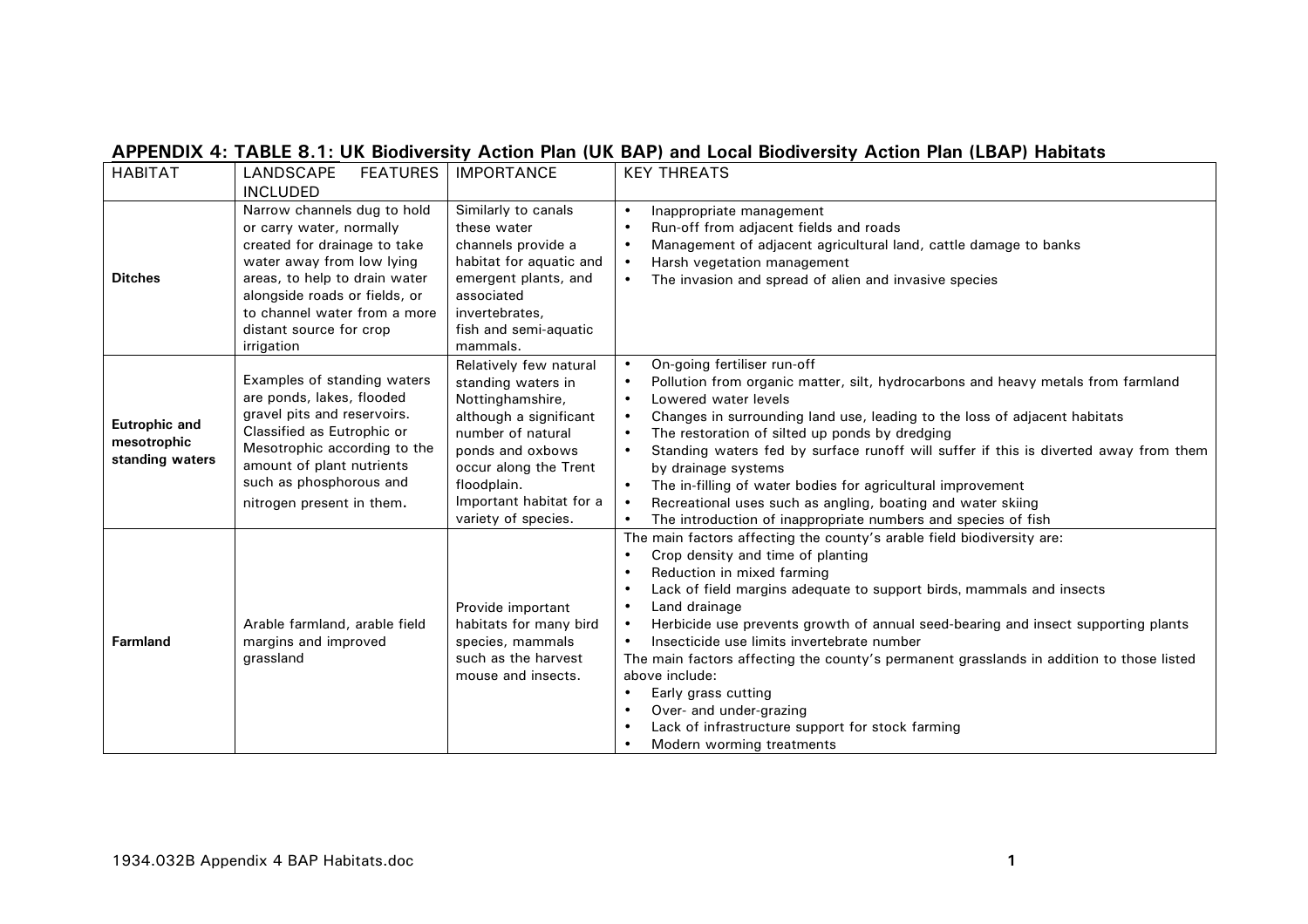| <b>HABITAT</b>                     | LANDSCAPE<br><b>FEATURES</b><br><b>INCLUDED</b>                                                                                                                               | <b>IMPORTANCE</b>                                                                                                            | <b>KEY THREATS</b>                                                                                                                                                                                                                                                                                                                                                                                                                                                                                                                          |
|------------------------------------|-------------------------------------------------------------------------------------------------------------------------------------------------------------------------------|------------------------------------------------------------------------------------------------------------------------------|---------------------------------------------------------------------------------------------------------------------------------------------------------------------------------------------------------------------------------------------------------------------------------------------------------------------------------------------------------------------------------------------------------------------------------------------------------------------------------------------------------------------------------------------|
| <b>Hedgerows</b>                   | Including ancient and/or<br>species rich hedgerows                                                                                                                            | Important habitat for<br>invertebrates, birds,<br>and mammals such as<br>bats, harvest mice,<br>stoats, weasels and<br>hares | Loss and fragmentation due to intensified farming practices<br>$\bullet$<br>Inappropriate management<br>$\bullet$<br>Cutting hedges all at once<br>$\bullet$<br>Disturbance of leaf litter, which is an important habitat<br>$\bullet$<br>Chemical pollution from spray and fertiliser drift, and pesticides<br>$\bullet$<br>Cultivation right up to hedge base<br>$\bullet$<br>Automatic removal of dead wood from hedgerows<br>$\bullet$                                                                                                  |
| Lowland<br>calcareous<br>grassland | Calcareous grasslands are<br>found in Nottinghamshire<br>mainly on the shallow lime-<br>rich soils of the Magnesian<br>Limestone ridge in the west<br>of the County.          | Calcareous grasslands<br>are often species-rich,<br>including a wide<br>variety of animals such<br>as the Common Lizard.     | Clearance of grassland for industrial and urban development<br>$\bullet$<br>Agricultural intensification<br>$\bullet$<br>The lack of available livestock, leading to the invasion and spread of coarse grasses<br>$\bullet$<br>Quarrying for limestone and subsequent land fill operations<br>$\bullet$<br>Air pollution, in particular soil enrichment due to nitrogen deposition<br>$\bullet$<br>Lack of incentives for private landowners to manage small grassland blocks<br>$\bullet$<br>Increasing habitat fragmentation<br>$\bullet$ |
| Lowland dry acid<br>grassland      | Dry acid grassland comprises<br>a mixture of wavy hair-grass,<br>common bent, sheep's<br>fescue, heath bedstraw and<br>pill sedge occuring on<br>nutrient-poor dry acid soils | Important for a range<br>of specialist and<br>declining fauna and a<br>variety of reptiles and<br>birds                      | Lack of traditional management such as light grazing<br>$\bullet$<br>Agricultural intensification<br>$\bullet$<br>Loss, fragmentation and disturbance<br>$\bullet$<br>Introduction and spread of non-native and other inappropriate plant species<br>$\bullet$<br>The spread of bracken<br>$\bullet$<br>Recreational pressure and proximity to urban areas<br>$\bullet$<br>Atmospheric pollution, especially deposition of nitrogen compounds<br>$\bullet$<br>Conversion to heathland and woodland<br>$\bullet$                             |
| Lowland heath                      | Associated with Triassic<br>sandstone ridges and<br>outcrops. Includes dry heath<br>an wet heath                                                                              | Rapidly declining<br>resource for<br>ericaceous plant<br>species                                                             | Tree and scrub invasion<br>$\bullet$<br>Invasion of bracken<br>٠<br>Loss of structural diversity through lack of appropriate management<br>$\bullet$<br>Nutrient enrichment<br>$\bullet$<br>Damage from recreational demands<br>$\bullet$<br>Uncontrolled fires<br>$\bullet$<br>Fly tipping<br>$\bullet$<br>Development, unlawful encroachment and introduction of garden escapes<br>٠<br>Plant collecting<br>$\bullet$<br>Falling water tables<br>$\bullet$                                                                                |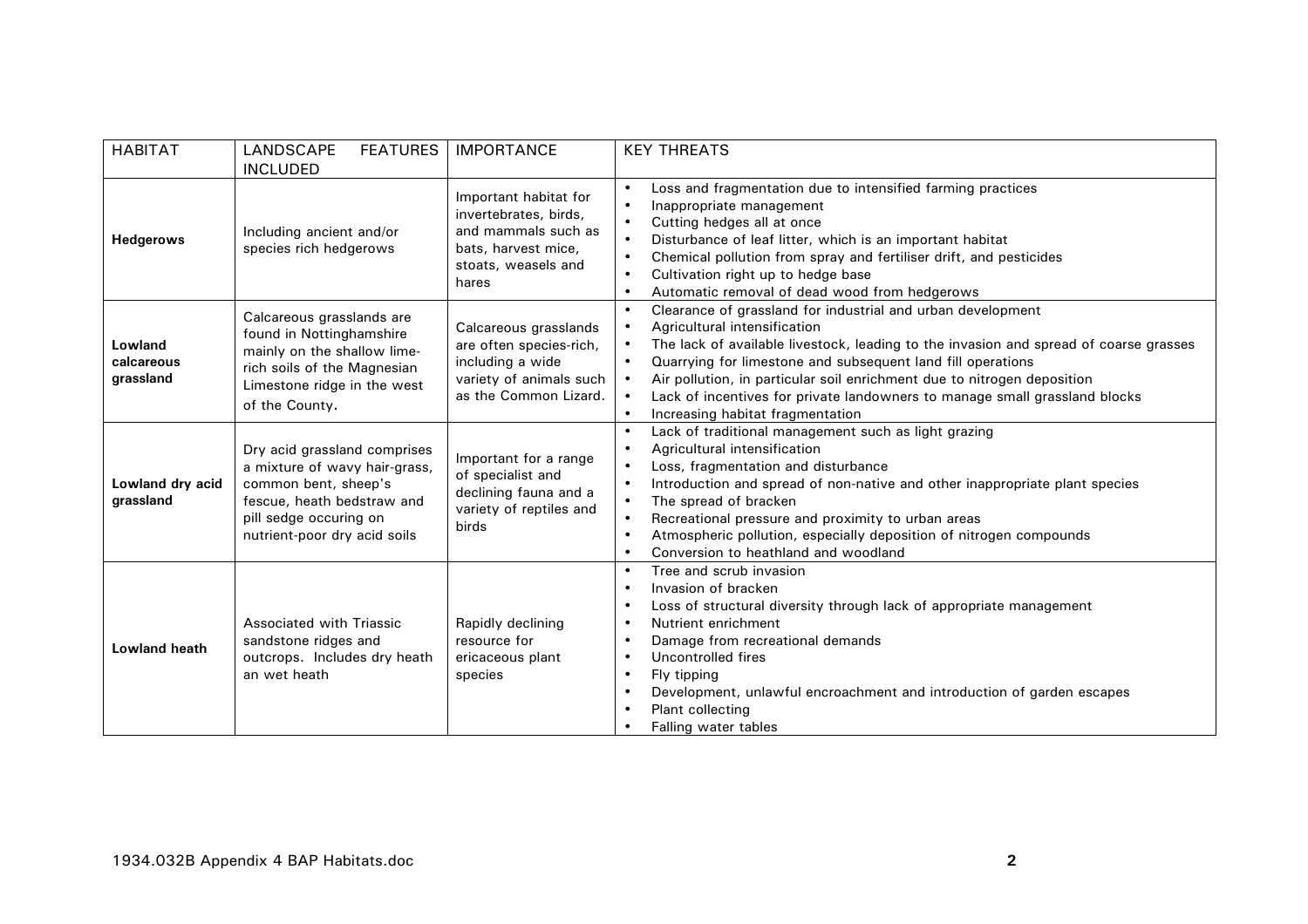| <b>HABITAT</b>           | LANDSCAPE<br><b>FEATURES</b>                                                                                                                                                     | <b>IMPORTANCE</b>                                                                                                                                                                                    | <b>KEY THREATS</b>                                                                                                                                                                                                                                                                                                                                                                                                                                                                             |
|--------------------------|----------------------------------------------------------------------------------------------------------------------------------------------------------------------------------|------------------------------------------------------------------------------------------------------------------------------------------------------------------------------------------------------|------------------------------------------------------------------------------------------------------------------------------------------------------------------------------------------------------------------------------------------------------------------------------------------------------------------------------------------------------------------------------------------------------------------------------------------------------------------------------------------------|
|                          | <b>INCLUDED</b>                                                                                                                                                                  |                                                                                                                                                                                                      |                                                                                                                                                                                                                                                                                                                                                                                                                                                                                                |
| Lowland wet<br>grassland | Defined as periodically<br>flooded pasture or meadow,<br>and includes floodplain<br>grassland, washlands and<br>water meadows.                                                   | Important grazing<br>marsh habitat for a<br>variety of species                                                                                                                                       | Lack of knowledge about extent and quality of resource<br>$\bullet$<br>Small size and fragmented nature of the overall resource<br>$\bullet$<br>Agricultural intensification<br>$\bullet$<br>Insufficient water supply<br>$\bullet$<br>Poor water quality at some sites due to pollution of water courses<br>$\bullet$<br>Lack of appreciation of the wildlife and wider benefits<br>$\bullet$<br>Lack of funds for the rehabilitation of wet grassland                                        |
| <b>Mixed Woodland</b>    | Canopy species in ancient<br>woodland mostly consists of<br>Ash and Pedunculate oak                                                                                              | Ash woodland consists<br>of a wide variety of<br>trees and scrub, rich<br>ground flora, and bird<br>life including Tawny<br>owls and Wood<br>Peckers.                                                | The invasion and spread of non-native species<br>Removing dead wood<br>Inappropriate management<br>The use of inappropriate planting designs<br>$\bullet$<br>The historical replacement of native broad-leaved trees<br>$\bullet$<br>Loss to development<br>$\bullet$<br>Air pollution<br>$\bullet$<br>Impoverishment of surrounding countryside<br>Muntjac deer                                                                                                                               |
| Oak-birch<br>woodland    | Pedunculate oak and<br>silver birch are the principal<br>tree species, ground flora is<br>dominated by wavy hair grass<br>and bracken with a range of<br>other grasses and herbs | Supports a high<br>diversity of wildlife.<br>Bats such as noctule<br>and brown long-eared<br>bat roost and hibernate<br>in the trees. The<br>woodlands also<br>support a diverse<br>fungal community | The loss of forest to agriculture, mineral extraction and development<br>$\bullet$<br>The replacement of native broad-leaved trees with non-native conifers<br>The increasing dominance of the woodland ground flora by bracken<br>Removing dead wood<br>Increasing summer droughts and reduction of water levels<br>Air pollution<br>$\bullet$<br>Deer grazing<br>$\bullet$<br>Inappropriate management<br>Conflicting interests between tourism and the conservation management<br>$\bullet$ |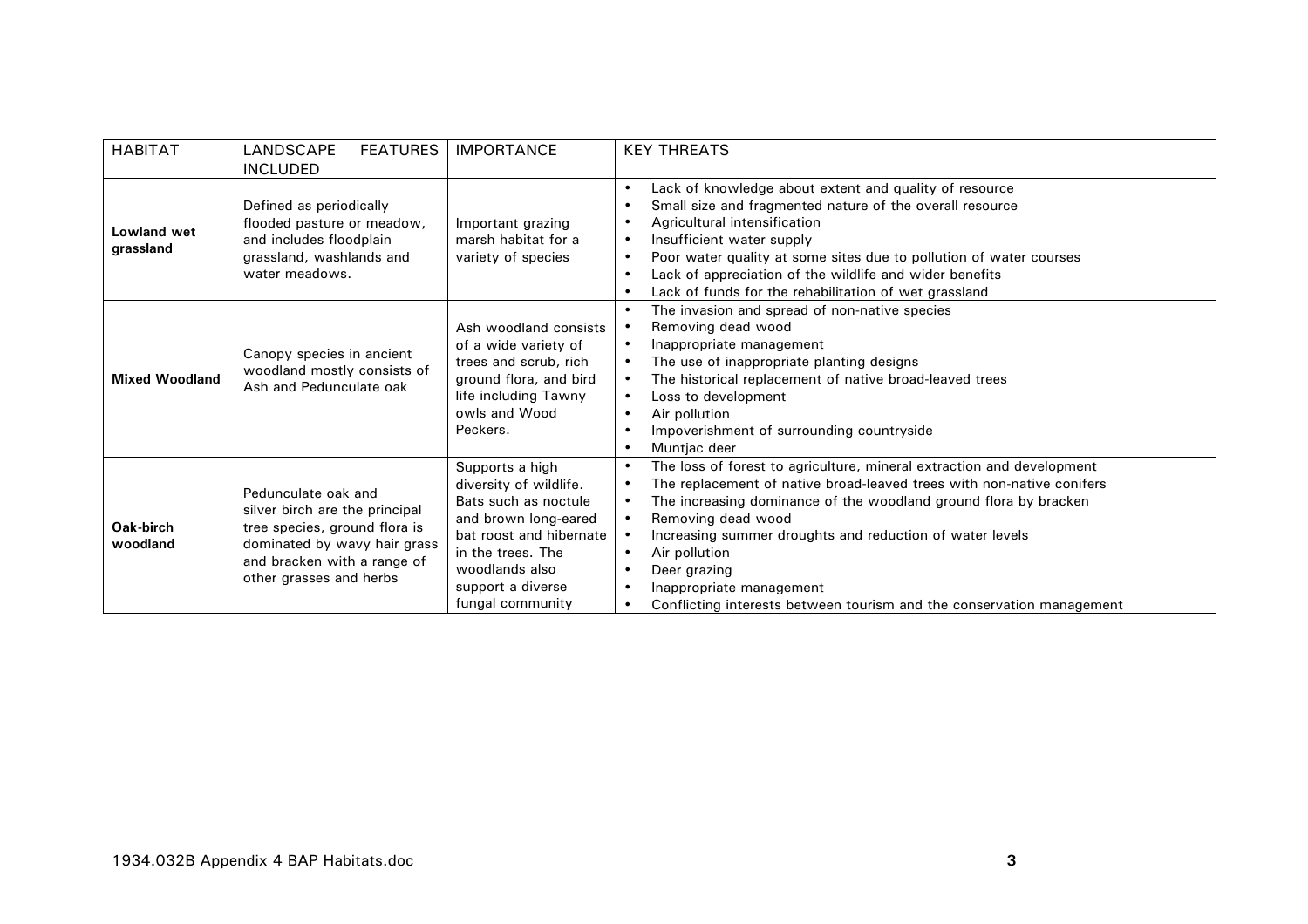| <b>HABITAT</b>                                                                                             | LANDSCAPE<br><b>FEATURES</b><br><b>INCLUDED</b>                                                                                                                                                                                                                                   | <b>IMPORTANCE</b>                                                                                                                                                                                                                                                                                 | <b>KEY THREATS</b>                                                                                                                                                                                                                                                                                                                                                                                                                                                                                                                                                                                                                                                                                                                                                                                                                       |
|------------------------------------------------------------------------------------------------------------|-----------------------------------------------------------------------------------------------------------------------------------------------------------------------------------------------------------------------------------------------------------------------------------|---------------------------------------------------------------------------------------------------------------------------------------------------------------------------------------------------------------------------------------------------------------------------------------------------|------------------------------------------------------------------------------------------------------------------------------------------------------------------------------------------------------------------------------------------------------------------------------------------------------------------------------------------------------------------------------------------------------------------------------------------------------------------------------------------------------------------------------------------------------------------------------------------------------------------------------------------------------------------------------------------------------------------------------------------------------------------------------------------------------------------------------------------|
| Parkland and<br>wood pasture                                                                               | Characterised by large, open-<br>grown or high forest trees at<br>various densities in a<br>mosaic of grassland and/or<br>woodland floras or, in the<br>Sherwood context, this may<br>be grass-heath or heather<br>dominated sward.                                               | Many ecologically<br>valuable parklands in<br>Nottinghamshire.<br>Important habitats for<br>flora and invertebrate<br>fauna. Sherwood is<br>internationally<br>important for its<br>saproxylic coleoptera<br>(beetles associated<br>with dead wood<br>habitats) and supports<br>many scarce moths | Inappropriate management<br>$\bullet$<br>Felling and removal of veteran trees<br>$\bullet$<br>Poor practice in extraction techniques<br>$\bullet$<br>Damage to ground flora and tree roots from excessive visitor pressure<br>$\bullet$<br>Declining flora and fauna within the remaining fragments of wood pasture<br>Deposition of nitrous gasses<br>Increasing age of ancient trees<br>$\bullet$<br>Neglect and loss of expertise of traditional tree management techniques<br>$\bullet$<br>Loss of ancient trees through disease<br>$\bullet$<br>Changes to ground-water levels leading to water stress and tree death<br>$\bullet$<br>Pasture loss through conversion to arable<br>$\bullet$<br>Pasture improvement through reseeding problems with over-grazing leading to bark<br>browsing<br>High stocking levels (of livestock) |
| <b>Planted</b><br>coniferous<br>woodland                                                                   | This type of woodland<br>includes all coniferous stands<br>that are composed wholly or<br>mainly of planted non-native<br>conifer species and where<br>native (broadleaved) trees<br>make up less than 20% of<br>the total cover, with the<br>exception of yew and Scots<br>pine. | Many planted forests<br>have displaced other<br>habitats that had<br>significant biodiversity<br>value, such as<br>heathland or native<br>woodland, But<br>woodland rides<br>and glades are<br>important for vascular<br>plants and<br>invertebrates                                              | There is no particular threat to the conifer resource as a whole although some factors<br>could either reduce the existing wildlife interest of plantations or mean that potential<br>improvements are not realised. These include:<br>Insect damage from imported pests can devastate forests<br>Prospect of shorter rotations or deferred thinning as timber processing becomes<br>more efficient and timber markets change<br>Recreational pressures<br>Rides becoming overgrown and shaded                                                                                                                                                                                                                                                                                                                                           |
| <b>Traditional</b><br><b>Orchards</b><br>(currently in draft<br>form with no<br>habitat data<br>available) |                                                                                                                                                                                                                                                                                   |                                                                                                                                                                                                                                                                                                   |                                                                                                                                                                                                                                                                                                                                                                                                                                                                                                                                                                                                                                                                                                                                                                                                                                          |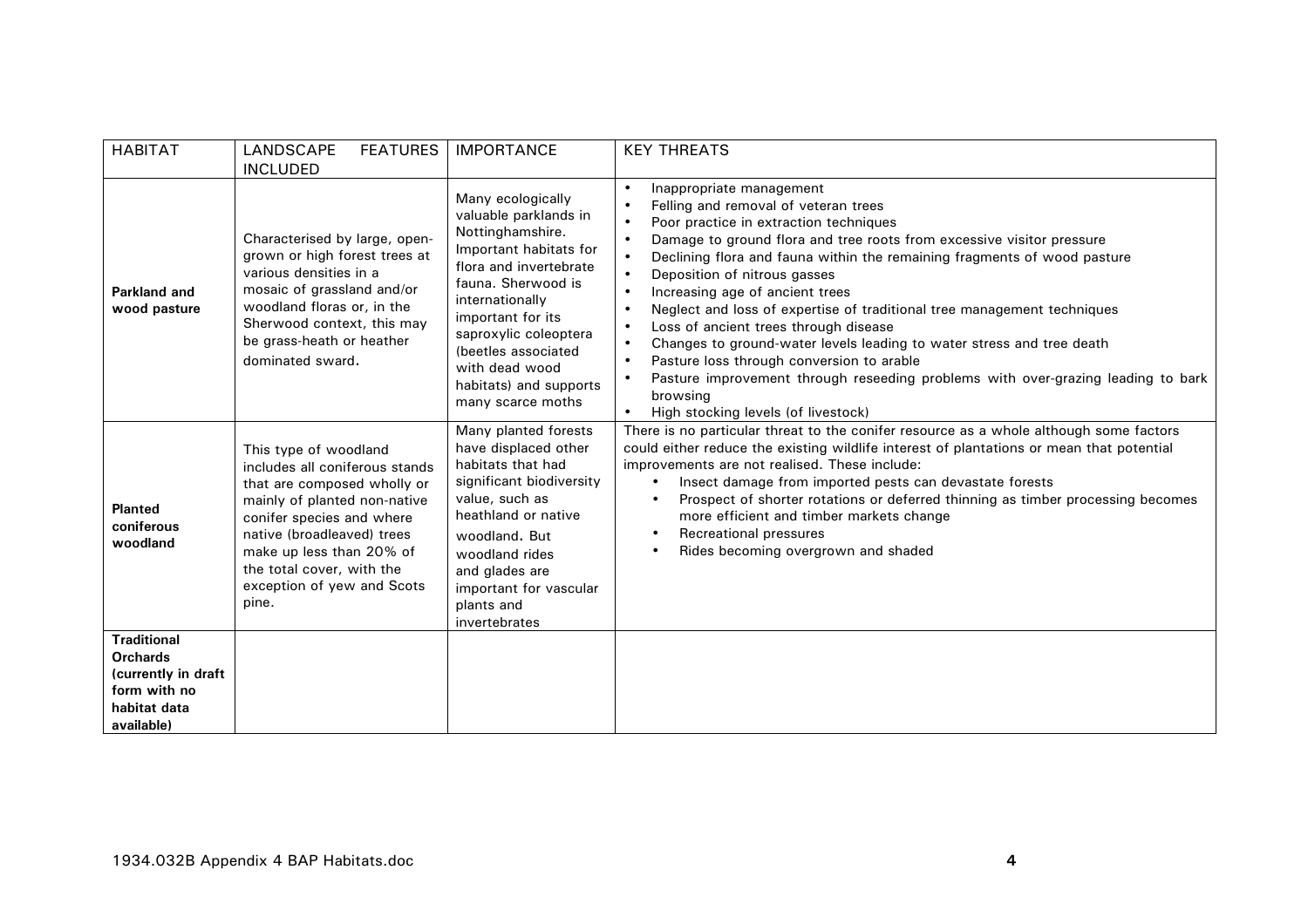| <b>HABITAT</b>                         | LANDSCAPE<br><b>FEATURES</b><br><b>INCLUDED</b>                                                                                                                                                                                                                                                                                          | <b>IMPORTANCE</b>                                                                                                                                                                                                                              | <b>KEY THREATS</b>                                                                                                                                                                                                                                                                                                                                                                                                                         |
|----------------------------------------|------------------------------------------------------------------------------------------------------------------------------------------------------------------------------------------------------------------------------------------------------------------------------------------------------------------------------------------|------------------------------------------------------------------------------------------------------------------------------------------------------------------------------------------------------------------------------------------------|--------------------------------------------------------------------------------------------------------------------------------------------------------------------------------------------------------------------------------------------------------------------------------------------------------------------------------------------------------------------------------------------------------------------------------------------|
| Reedbed                                | Composed largely of common<br>reed, and are often<br>associated with areas of open<br>water, ditches, and other<br>wetland habitats                                                                                                                                                                                                      | They provide important<br>habitats for a wide<br>range of species.<br>However reedbeds<br>have suffered huge<br>declines in postwar<br>years and also declined<br>substantially in terms<br>of habitat quality                                 | Lack of knowledge about extent and quality of resource<br>$\bullet$<br>Small size and fragmented nature of the overall reedbed resource<br>$\bullet$<br>Insufficient water supply to reedbed sites due to flood protection schemes<br>$\bullet$<br>Poor water quality at some sites due to pollution<br>$\bullet$<br>Lack of appreciation of the wildlife and economic benefits<br>$\bullet$                                               |
| <b>Rivers and</b><br><b>Streams</b>    | Within Nottinghamshire there<br>are 20 rivers designated as<br>'main river' by the<br>Environment Agency. Of<br>these only the Trent, Soar<br>and Idle are classed as<br>lowland rivers, with deep<br>wide profiles and slow flows.<br>The remaining watercourses<br>are generally faster flowing<br>with a mixture of habitat<br>types. | Water courses provide<br>important habitat for<br>wildlife, but also<br>important that<br>adjoining habitats,<br>extending to the whole<br>floodplain, are<br>considered. Many<br>species need marsh<br>and pond habitat as<br>well to survive | Physical modification and management for drainage<br>$\bullet$<br>Abstraction of water from the river or groundwater<br>$\bullet$<br>Diffuse or point source pollution<br>$\bullet$<br>Use of adjoining land for intensive agriculture<br>$\bullet$<br>Mineral extraction<br>$\bullet$<br>The spread of non-indigenous species.                                                                                                            |
| <b>Unimproved</b><br>neutral grassland | 'Unimproved' grasslands<br>occur in small fields as hay<br>meadows and pastures, and<br>as fragments on road<br>verges, golf courses,<br>churchyards and other non-<br>agricultural land.<br>Characterised by a mixture of<br>grasses and herbaceous<br>species                                                                          | Nottinghamshire's<br>unimproved grassland<br>is declined and<br>Lowland hay meadow<br>is an internationally<br>rare and threatened<br>habitat, and some<br>types are identified as<br>a priority under<br>European law.                        | Agricultural improvement through drainage<br>$\bullet$<br>The shift from hay making to silage production<br>$\bullet$<br>Inappropriate management<br>$\bullet$<br>Lack of aftermath grazing following cutting,<br>$\bullet$<br>Supplementary stock feeding,<br>$\bullet$<br>Application of herbicides and pesticides<br>$\bullet$<br>Atmospheric nutrient input<br>$\bullet$<br>Loss of species due to heavy grazing pressure<br>$\bullet$ |